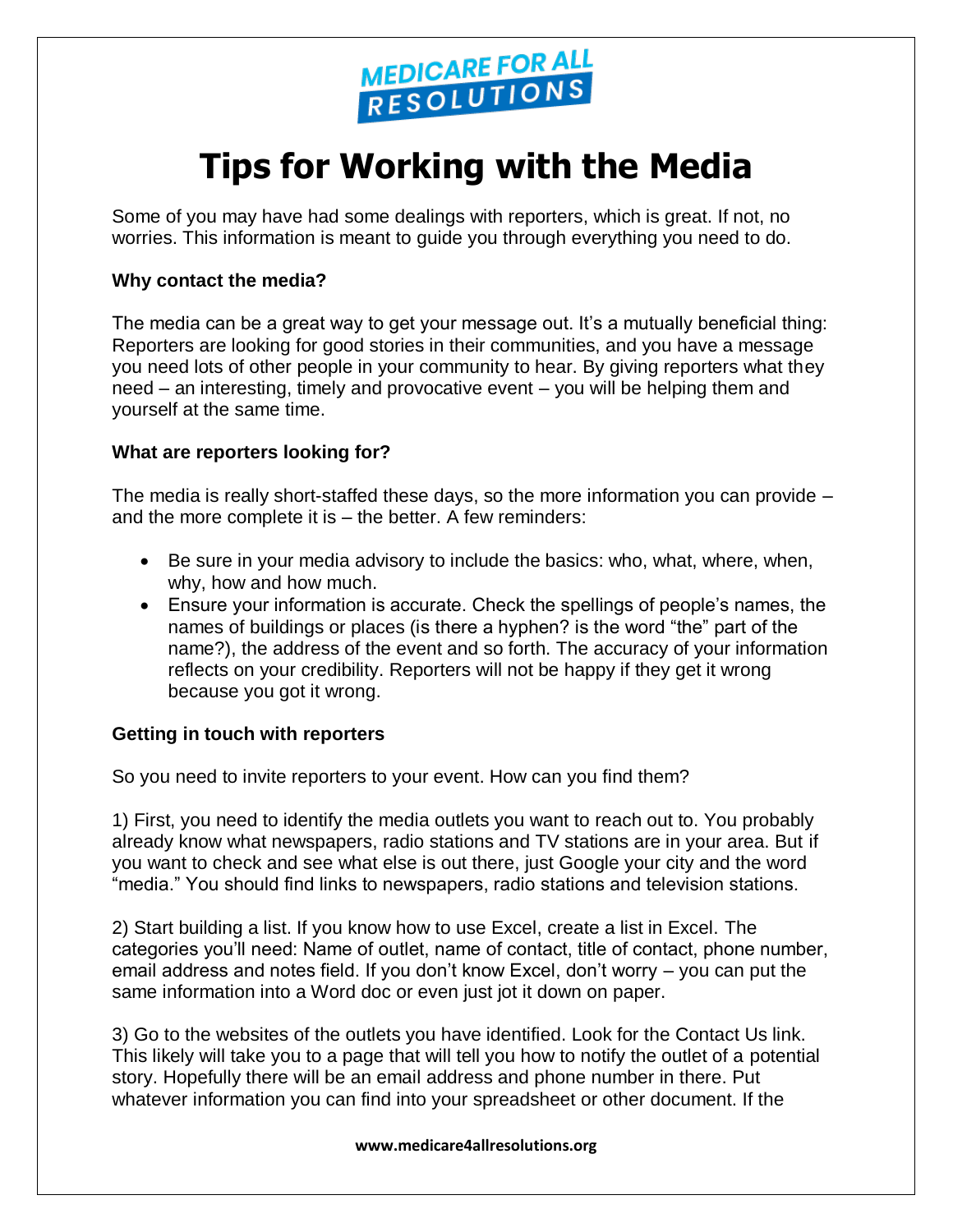website has a form for you to fill in, by all means do it when you have your final advisory ready. But you'll want to get the name of a human being and their email address, so you'll need to keep going with that particular outlet.

4) If there is no page with the name, email address and number of the person to send potential story information to, call the newspaper's main number and ask for the newsroom. Explain that you are holding an event – a protest, rally, demonstration, whatever it may be, and tell them that it is related to the anniversary of the Supreme Court's Citizens United decision. Tell them you would like to send them information about and invite them to cover it. Hopefully they will provide the name and email address of an assignment editor and or a reporter. Once they do, ask if they have a direct number for those people.

5) Put all this information into your spreadsheet.

6) For TV and radio stations, all you really need is information for the assignment desk. For newspapers, in addition to the assignment editor, you might want to ask who covers politics and get their information as well.

# **Bloggers**

It's a good idea to invite progressive bloggers as well. You may already know them. Go to their blogs and search around for how to contact them. Add them to your media list. If you need help identifying who they are, check out [http://www.leftyblogs.com/.](http://www.leftyblogs.com/)

# **Invite the media**

At this point, you should have a rockin' list of assignment editors, reporters and bloggers.

Here's what to do next:

1) Write your media advisory (the template we have provided should be a good guide).

2) Read it aloud to make sure it makes sense. Have someone else read it and look for any grammatical errors, spelling issues or punctuation problems.

3) Once you have a final advisory, copy and paste it into the body of your email.

4) Write a short and snappy subject line. You'll want to avoid words that will cause the email to be tagged as spam. To do that, you can run your subject line through this subject line checker: http://www.localnews.biz/subjectLine/ValidateSubjectLine.asp. Aim for all green boxes – the more red and yellow boxes you have, the more likely people on the other end will never get it.

5) Put the email addresses of the media into the BCC field.